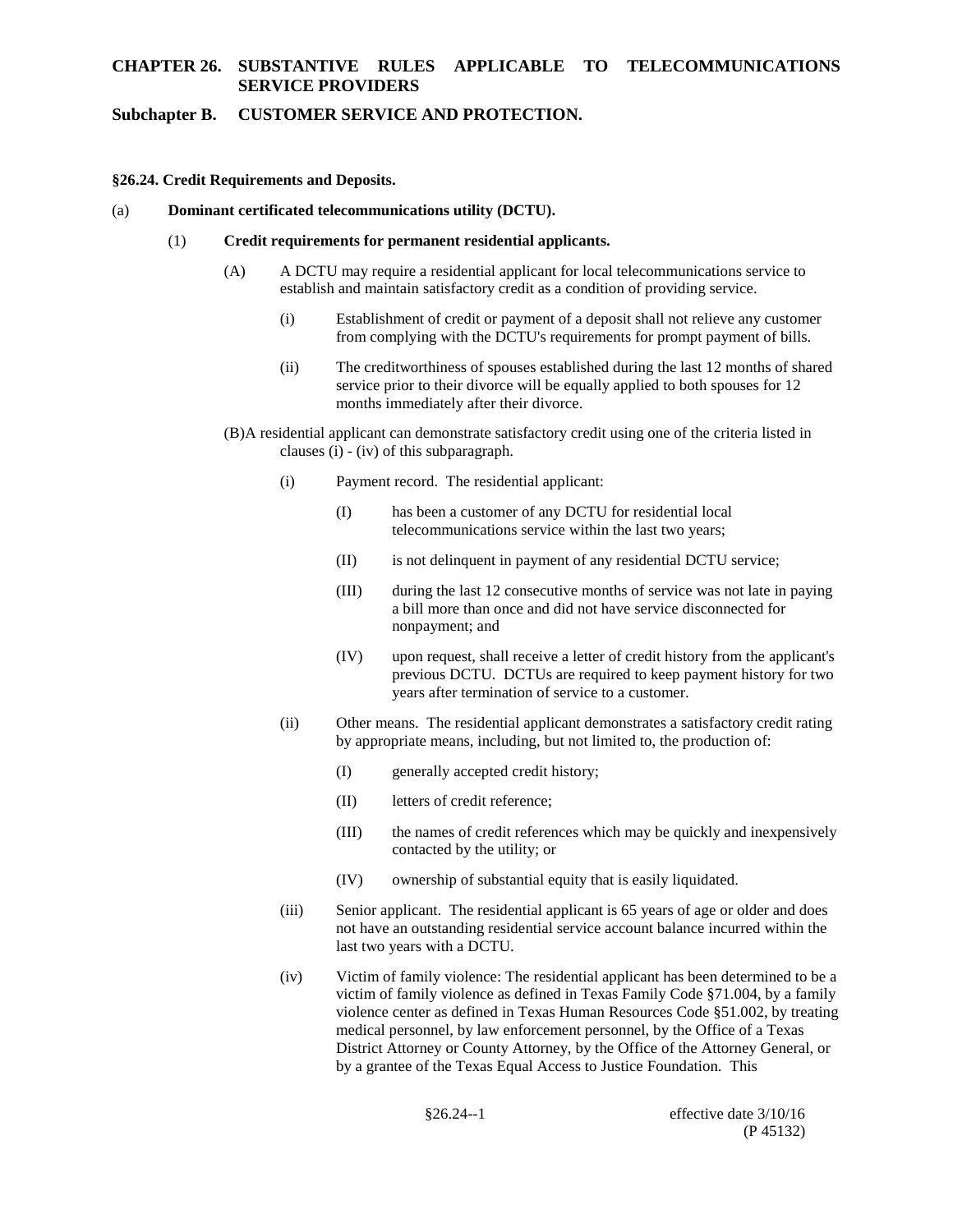## **Subchapter B. CUSTOMER SERVICE AND PROTECTION.**

determination shall be evidenced by submission of a certification letter developed by the Texas Council on Family Violence.

(C)The DCTU may require the applicant to pay a deposit only if the applicant does not demonstrate satisfactory credit using the criteria in subparagraph (B) of this paragraph.

- $(2)$ (2)**Credit requirements for non-residential applicants.** The DCTU may require a non-residential applicant to pay a deposit if the applicant's credit for service has not been demonstrated satisfactorily to the DCTU.
- (3)**Credit requirements for temporary or seasonal service and for weekend residences.** The return deposits according to guidelines set out in paragraph (11) of this subsection.  $(3)$ DCTU may establish credit policy and deposit requirements to reasonably protect it against the assumed risk for temporary or seasonal service or service to a weekend residence, as long as the policy and requirements are applied in a uniform and nondiscriminatory manner. The DCTU shall

#### $(4)$ (4)**Initial deposits.**

- $(A)$ (A)A residential applicant or customer who is required to pay an initial deposit may provide the DCTU with a written letter of guarantee instead of paying a cash deposit.
- within ten days after issuance of a written disconnection notice that requests such deposit. (B)A DCTU shall not require an initial deposit from an existing customer unless the customer was late paying a bill more than once during the last 12 months of service or had service disconnected for nonpayment. The customer may be required to pay this initial deposit Instead of an initial deposit, the customer may pay the total amount due on the current bill by the due date of the bill, provided the customer has not exercised this option in the previous 12 months.

#### $(5)$ (5)**Additional deposits.**

- $(A)$ During the first 12 months of service, the DCTU may request an additional deposit if the customer's actual usage:
	- $(i)$ is at least three times estimated usage (or three times average usage of the three most recent bills);
	- $(ii)$ exceeds \$150; and
	- $(iii)$ exceeds 150% of the security held.

(B)A DCTU may also require an additional deposit if:

- $(i)$ actual billings of a residential customer are at least twice the amount of the estimated billings after two billing periods;
- $(ii)$ actual billings of a non-residential customer are at least twice the amount of the estimated billings; and
- (iii) a suspension or disconnection notice was issued for the account within the  $(iii)$ previous 12 months.
- (C)A DCTU may require an additional deposit be paid within ten days after issuing written notice of suspension or disconnection and requesting an additional deposit.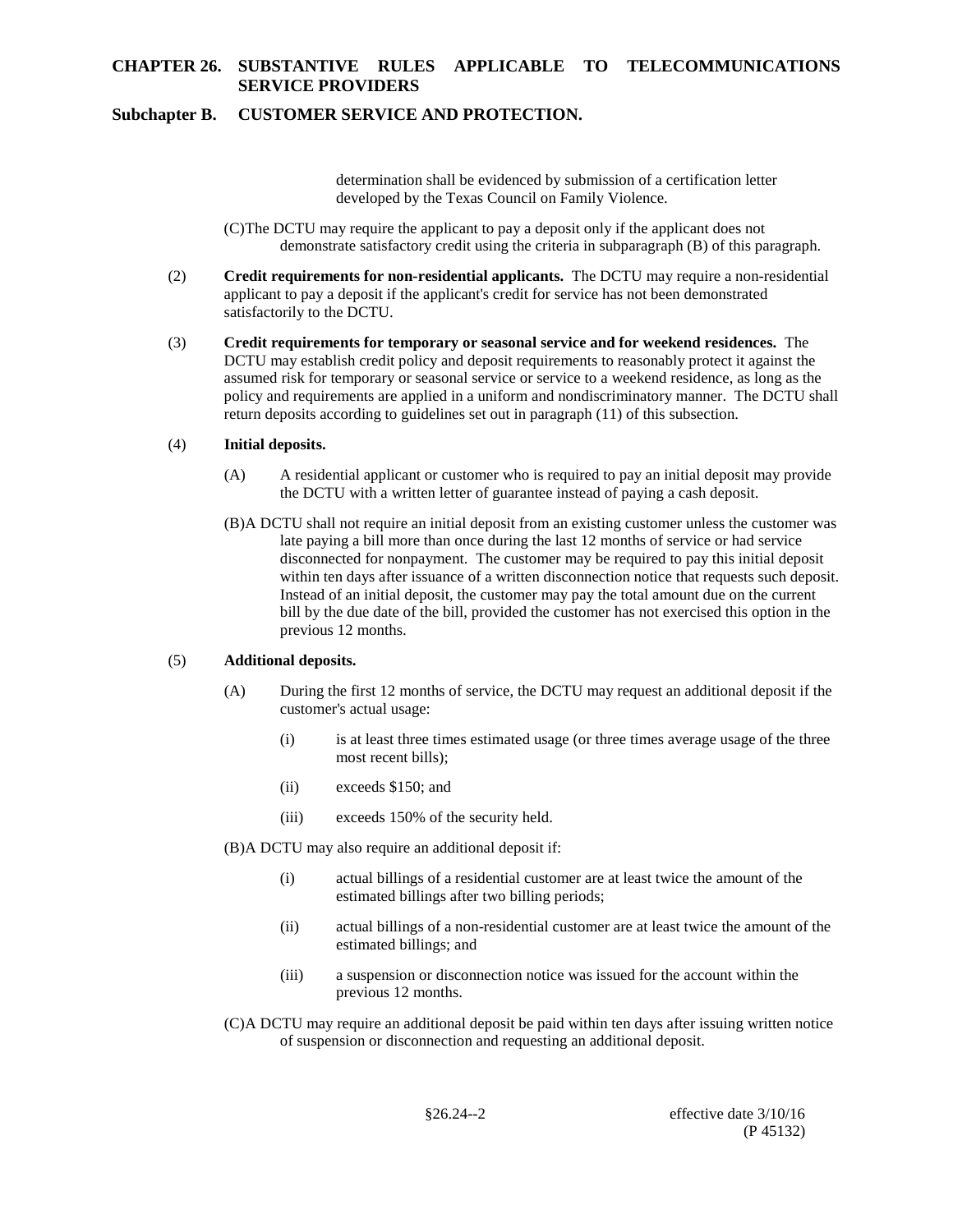## **Subchapter B. CUSTOMER SERVICE AND PROTECTION.**

- (D) Instead of an additional deposit, a residential customer may elect to pay the total amount due on the current bill by the due date of the bill, provided the customer has not exercised this option in the previous 12 months.
- paid within ten days of request provided a written suspension or disconnection notice has been issued to the customer. A suspension or disconnection notice may be issued (E)The DCTU may disconnect service if the additional deposit or the current usage payment is not concurrently with the written request for the additional deposit or current usage payment.

### (6)**Amount of deposit.** When a DCTU requires a deposit:  $(6)$

- $(A)$ The total of all deposits, initial and additional, shall not exceed an amount equivalent to one-sixth of the estimated annual billing, except as provided in §26.29 of this title (relating to Prepaid Local Telephone Service).
- (B)The estimated annual billings shall not include charges that are not in a DCTU's tariff.
- (C)For residential applicants and customers:
	- $(i)$ estimated annual billings:
		- (I) shall not include long distance charges from other service providers; (I)
		- $(II)$ may include charges for tariffed local telecommunications services;
		- $(III)$ may include charges for intraLATA toll only if the DCTU or its affiliate is providing this service to the customer; and
		- $(IV)$ may include charges for interLATA toll only if the DCTU or its affiliate is providing this service to the customer.
	- $(ii)$ the deposit amount related to local telecommunications service and long distance service shall be separately identified.
	- (iii) the deposit amount related only to basic local telecommunications service may  $(iii)$ be required as a condition for providing basic local telecommunications services.
- $(D)$ For non-residential applicants and customers, estimated annual billings may include long distance charges only when the DCTU bills those charges.

### (7) **Interest on deposits.**

- December 1 of the preceding calendar year, pursuant to Texas Utilities Code Annotated (A) Each DCTU requiring deposits shall pay interest, compounded annually, on these deposits. The annual rate shall be at least equal to that set by the commission on or before §183.003 (relating to Rate of Interest).
	- (i) If a deposit is refunded within 30 days of receipt, no interest payment is  $(i)$ required.
	- (ii) If the utility keeps the deposit more than 30 days, payment of interest shall be  $(ii)$ made retroactive to the date of deposit.
- (B)Payment of the interest to the customer shall be made annually, if requested by the customer, or at the time the deposit is returned or credited to the customer's account.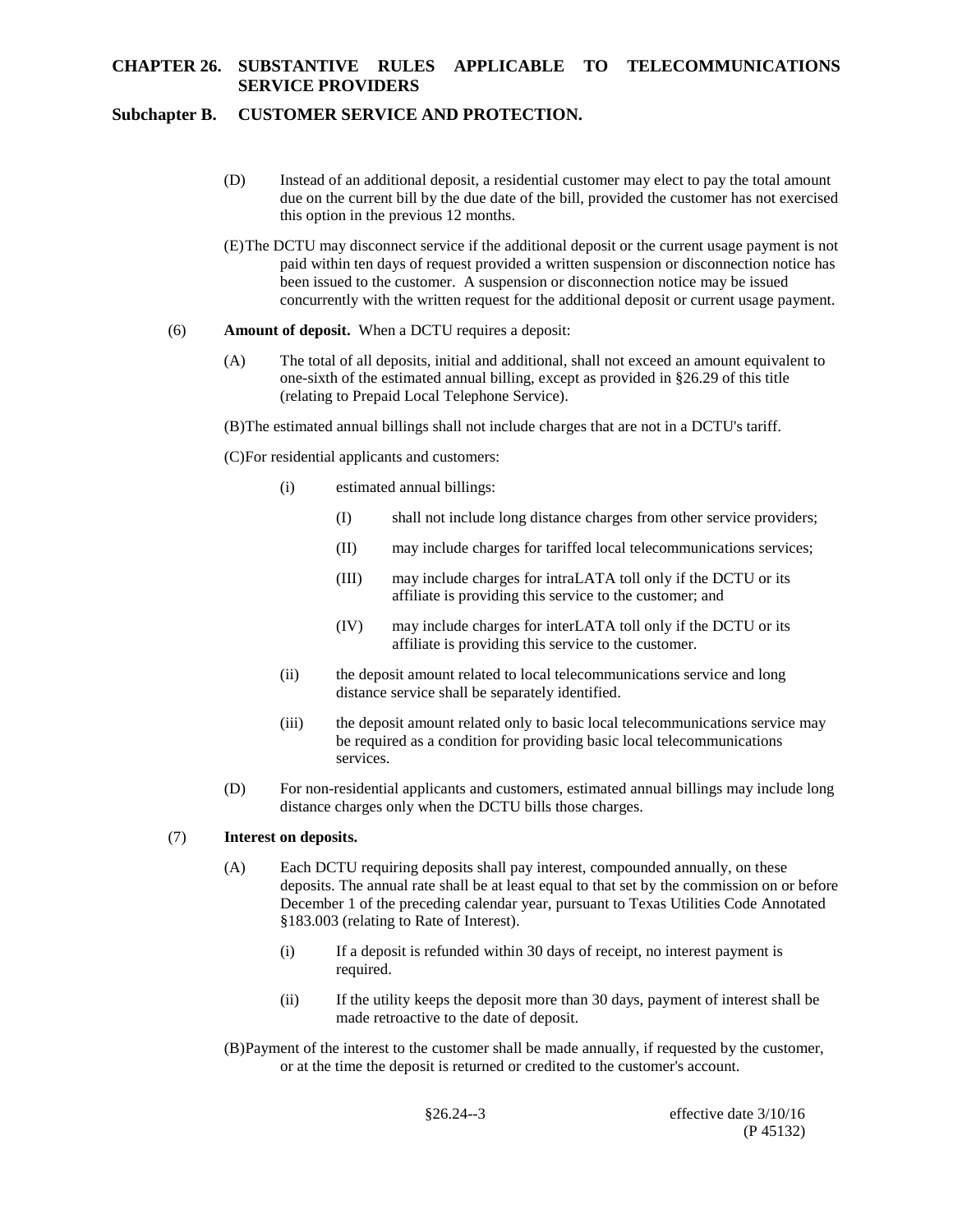## **Subchapter B. CUSTOMER SERVICE AND PROTECTION.**

(C)The deposit shall draw interest until the date it is returned or credited to the customer's account.

- (8)**Notification to applicants and customers.** When a deposit is required, the DCTU shall explain  $(8)$ to applicants or customers the terms and conditions related to deposits and refunds.
- (9)**Records of deposits.** The DCTU shall:  $(9)$ 
	- $(A)$ Keep records to show:
		- $(i)$ the name and address of each depositor;
		- $(ii)$ the amount and date of the deposit; and
		- (iii) each transaction concerning the deposit;
	- a depositor to establish claim if the receipt is lost; (B)Issue a receipt of deposit to each applicant or customer paying a deposit and provide means for

(C)Keep deposit records for one year after a deposit is refunded;

(D) Maintain each unclaimed deposit for at least four years;

(E)Make a reasonable effort to return an unclaimed deposit;

Upon the sale or transfer of any DCTU or any of its operating units, provide the buyer with all deposit records.

#### $(10)$ (10)**Guarantees of residential customer accounts.**

- (A) A guarantee between a DCTU and a guarantor must be in writing and shall be for no  $(A)$ more than the amount of deposit the DCTU would require on the customer's account pursuant to paragraph (6) of this subsection. The amount of the guarantee shall be clearly indicated in the signed agreement.
- paragraph (11) of this subsection. (B)The guarantee shall be voided and returned to the guarantor according to the provisions of
- (C)Upon default by a residential customer, the guarantor of that customer's account shall be responsible for the unpaid balance of the account only up to the amount in the written agreement.
- (D) The DCTU shall provide written notification to the guarantor of the customer's default, the amount owed by the guarantor, and the due date for the amount owed.
	- (i)The DCTU shall allow the guarantor 16 days from the date of notification to pay the amount owed on the defaulted account. If the sixteenth day falls on a  $(i)$ holiday or weekend, the due date shall be the next work day.
	- $(ii)$ The DCTU may transfer the amount owed on the defaulted account to the guarantor's own service bill provided the guaranteed amount owed is identified separately on the bill.
- (E)The DCTU may disconnect service to the guarantor for nonpayment of the guaranteed amount only if the disconnection was included in the terms of the written agreement and only after proper notice as described by subparagraph (D) of this paragraph, and §26.28 of this title (relating to Suspension or Disconnection of Service).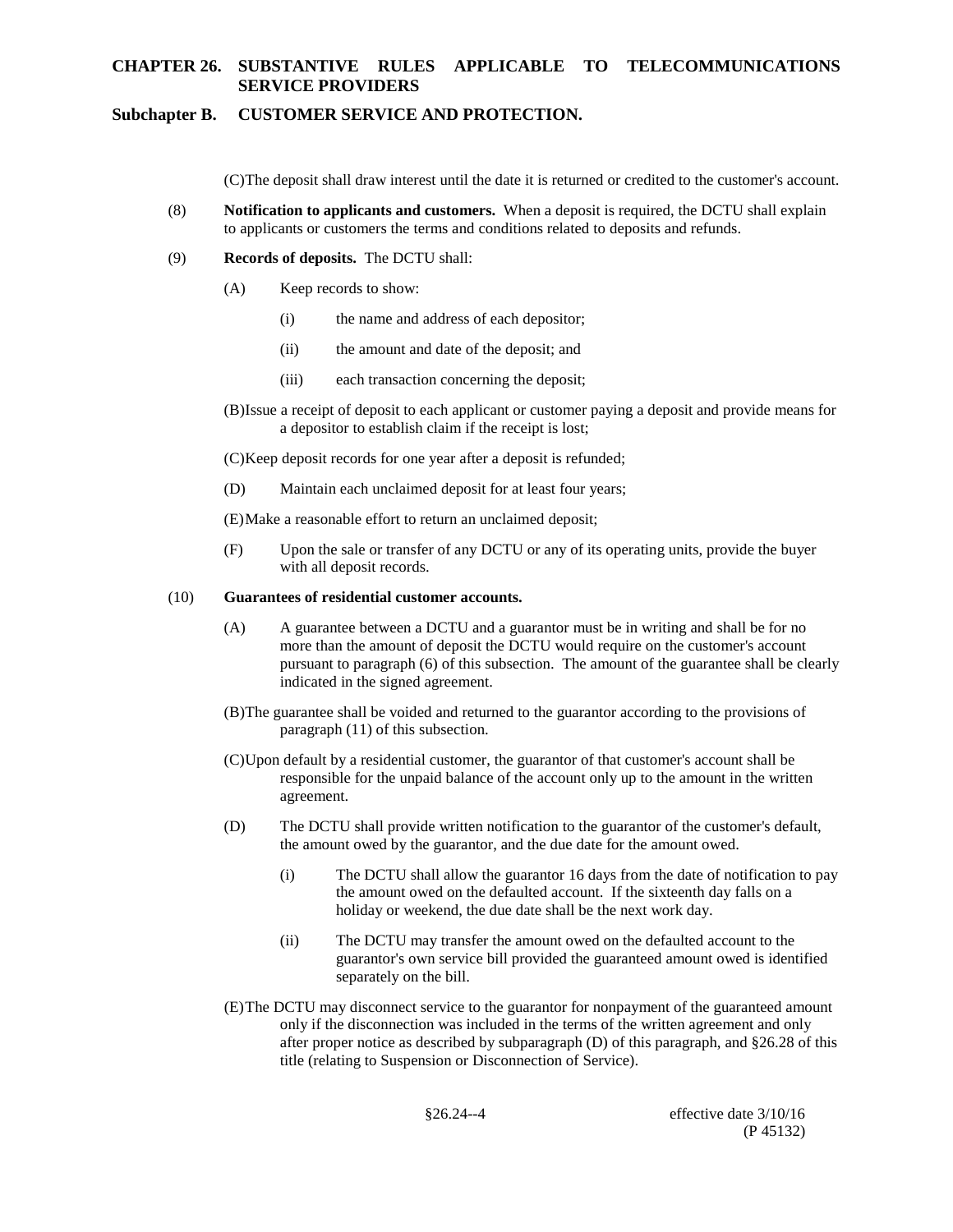### **Subchapter B. CUSTOMER SERVICE AND PROTECTION.**

#### $(11)$ Refunding deposits and voiding letters of guarantee.

- $(A)$ If service is not connected, or is disconnected, the DCTU shall:
	- $(i)$ promptly void and return to the guarantor all letters of guarantee on the account; or
	- $(ii)$ provide written documentation that the contract has been voided; or
	- in excess of the unpaid bills for service furnished.  $(iii)$ refund the applicant's or customer's deposit plus accrued interest on the balance
- (B)If residential service is disconnected, the DCTU shall ensure that the deposit amount for local telecommunications service is applied first to local telecommunications service charges.
- (C)A transfer of service from one premise to another within the service area of the DCTU is not a disconnection.
- void and return the guarantee, or provide written documentation that the contract has (D) The DCTU shall promptly refund the deposit plus accrued interest to the customer, or been voided, when the customer:
	- $(i)$ paid bills for 12 consecutive residential billings or for 24 consecutive nonresidential billings without having service disconnected for nonpayment;
	- $(ii)$ was not late in paying a bill more than twice in the last 12 consecutive billings (24 for non-residential); and
	- $(iii)$ is not delinquent in the payment of the current bill.
- (E) If the customer does not meet the refund criteria in subparagraph (D) of this paragraph,  $(E)$ the DCTU may retain the deposit and interest or the letter of guarantee.

### $(12)$ (12)**Re-establishment of credit.**

- previously disconnected for nonpayment or theft of service, to reestablish credit and to  $(A)$ Before service is reconnected, the DCTU may require an applicant whose service was pay:
	- $(i)$ all amounts due the DCTU; or
	- $(ii)$ execute a deferred payment agreement, if offered.
- (B)The DCTU must prove that the amount due for services furnished and any other charges required as a condition of local service restoration are correct.
- $(C)$ The DCTU may require a residential applicant to pay or execute a deferred payment agreement only for the total amount due for tariffed local telecommunications service in order to receive basic local telecommunications service.
- (13)**Customer credit and deposit information.** A DCTU shall safeguard customer credit and deposit  $(13)$ information in accordance with §26.122 of this title (relating to Customer Propriety Network Information).
- (b) **Non-dominant certificated telecommunications utility (NCTU).**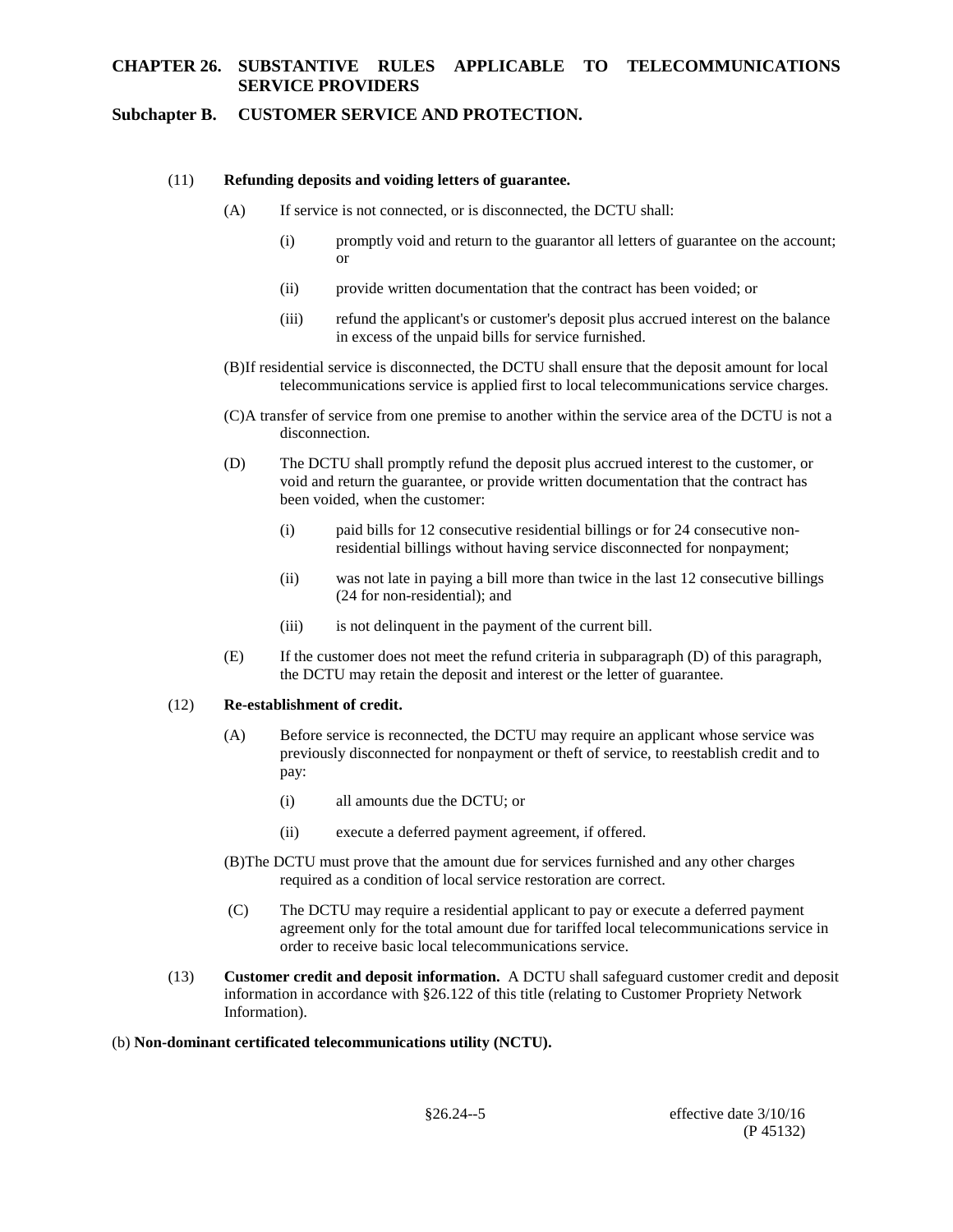## **Subchapter B. CUSTOMER SERVICE AND PROTECTION.**

- (1)**Credit requirements for permanent residential applicants.** An NCTU may require a residential applicant for local telecommunications service to establish and maintain satisfactory credit as a condition of providing service.  $(1)$ 
	- (A)Establishment of credit or payment of a deposit shall not relieve any customer from  $(A)$ complying with the NCTU's requirements for prompt payment of bills.
	- (B)The creditworthiness of spouses established during the last 12 months of shared service prior to their divorce will be equally applied to both spouses for 12 months immediately after their divorce.
- (2)**Amount of deposit.** When an NCTU requires a deposit:  $(2)$ 
	- $(A)$ The total of all deposits, initial and additional, shall not exceed an amount equivalent to one-sixth of the estimated annual billing.
	- (B)For residential applicants and customers:
		- (i) estimated annual billings shall not include long distance charges from other non- $(i)$ affiliated service providers;
		- $(ii)$ the deposit amount related to local telecommunications service and long distance service shall be separately identified; and
		- (iii) the deposit amount related only to basic local telecommunications service may  $(iii)$ be required as a condition for providing basic local telecommunications services.

### (3)**Interest on deposits.**

- December 1 of the preceding calendar year, pursuant to Texas Utilities Code Annotated (A) Each NCTU requiring deposits shall pay interest, compounded annually, on these deposits. The annual rate shall be at least equal to that set by the commission on or before §183.003 (relating to Rate of Interest).
	- (i) If a deposit is refunded within 30 days of receipt, no interest payment is required.  $(i)$
	- required.<br>(ii) If the utility keeps the deposit more than 30 days, payment of interest shall be  $(ii)$ made retroactive to the date of deposit.
- (B)Payment of interest shall be made at the time a deposit is returned or credited to the customer's account.

(C)The deposit shall draw interest until the day it is returned or credited to the customer's account.

- (4)**Notification to applicants and customers.** When a deposit is required, the NCTU shall explain  $(4)$ to applicants or customers the terms and conditions related to deposits and refunds.
- (5)**Records of deposits.** The NCTU shall:  $(5)$ 
	- $(A)$ Keep records to show:
		- $(i)$ the name and address of each depositor;
		- $(ii)$ the amount and date of the deposit; and